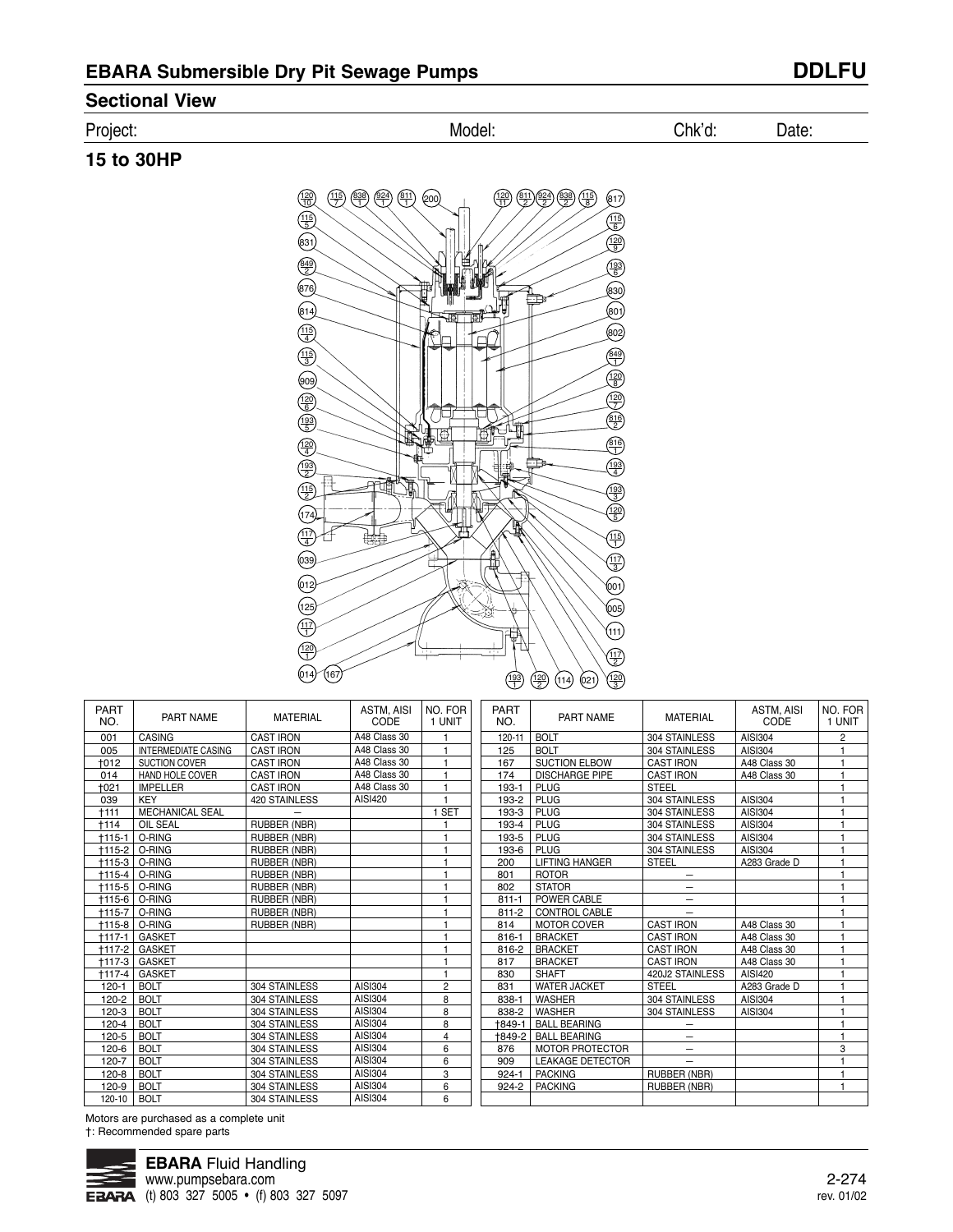## **Sectional View**

Project: Model: Chk'd: Date:

## **40 to 60HP 150 × 100DDLFU**



| <b>PART</b><br>NO. | PART NAME                  | <b>MATERIAL</b>  | <b>ASTM, AISI</b><br>CODE | NO. FOR<br>1 UNIT | <b>PART</b><br>NO. | PART NAME               | <b>MATERIAL</b>          | ASTM, AISI<br>CODE | NO. FOR<br>1 UNIT |
|--------------------|----------------------------|------------------|---------------------------|-------------------|--------------------|-------------------------|--------------------------|--------------------|-------------------|
| 001                | <b>CASING</b>              | <b>CAST IRON</b> | A48 Class 30              |                   | 120-10             | <b>BOLT</b>             | 304 STAINLESS            | AISI304            | $\overline{c}$    |
| 005                | <b>INTERMEDIATE CASING</b> | <b>CAST IRON</b> | A48 Class 30              |                   | 125                | <b>BOLT</b>             | 304 STAINLESS            | AISI304            |                   |
| 014                | HAND HOLE COVER            | <b>CAST IRON</b> | A48 Class 30              |                   | 167                | <b>SUCTION ELBOW</b>    | <b>CAST IRON</b>         | A48 Class 30       |                   |
| +021               | <b>IMPELLER</b>            | <b>CAST IRON</b> | A48 Class 30              |                   | 174                | <b>DISCHARGE PIPE</b>   | <b>STEEL</b>             | A283 Grade D       |                   |
| 039                | KEY                        | 420 STAINLESS    | <b>AISI420</b>            |                   | 193-1              | <b>PLUG</b>             | <b>STEEL</b>             |                    |                   |
| 1080               | <b>BUSHING</b>             | 304 STAINLESS    | AISI304                   |                   | 193-2              | PLUG                    | 304 STAINLESS            | AISI304            |                   |
| +107               | <b>WEARING RING</b>        | <b>CAST IRON</b> | A48 Class 30              |                   | 193-3              | PLUG                    | 304 STAINLESS            | AISI304            |                   |
| +111               | <b>MECHANICAL SEAL</b>     |                  |                           | <b>SET</b>        | 193-4              | <b>PLUG</b>             | 304 STAINLESS            | <b>AISI304</b>     |                   |
| +114               | <b>OIL SEAL</b>            | RUBBER (NBR)     |                           |                   | 193-5              | PLUG                    | 304 STAINLESS            | AISI304            |                   |
| $+115-1$           | O-RING                     | RUBBER (NBR)     |                           |                   | 193-6              | PLUG                    | 304 STAINLESS            | <b>AISI304</b>     |                   |
| $+115-2$           | O-RING                     | RUBBER (NBR)     |                           |                   | 200                | <b>LIFTING HANGER</b>   | <b>STEEL</b>             | A283 Grade D       |                   |
| +115-3             | O-RING                     | RUBBER (NBR)     |                           |                   | 801                | <b>ROTOR</b>            |                          |                    |                   |
| $+115-4$           | O-RING                     | RUBBER (NBR)     |                           |                   | 802                | <b>STATOR</b>           | -                        |                    |                   |
| $+115-5$           | O-RING                     | RUBBER (NBR)     |                           |                   | $811 - 1$          | POWER CABLE             | $\overline{\phantom{0}}$ |                    | $\overline{c}$    |
| +115-6             | O-RING                     | RUBBER (NBR)     |                           |                   | $811 - 2$          | CONTROL CABLE           |                          |                    |                   |
| $+115-7$           | O-RING                     | RUBBER (NBR)     |                           | $\overline{2}$    | 814                | <b>MOTOR COVER</b>      | <b>CAST IRON</b>         | A48 Class 30       |                   |
| $+115-8$           | O-RING                     | RUBBER (NBR)     |                           |                   | $816 - 1$          | <b>BRACKET</b>          | <b>CAST IRON</b>         | A48 Class 30       |                   |
| $+115-9$           | O-RING                     | RUBBER (NBR)     |                           |                   | 816-2              | <b>BRACKET</b>          | <b>CAST IRON</b>         | A48 Class 30       |                   |
| $+117-1$           | <b>GASKET</b>              |                  |                           |                   | 817                | <b>BRACKET</b>          | <b>CAST IRON</b>         | A48 Class 30       | $\overline{1}$    |
| +117-2             | <b>GASKET</b>              |                  |                           |                   | 830                | <b>SHAFT</b>            | 420J2 STAINLESS          | AISI420            |                   |
| $120 - 1$          | <b>BOLT</b>                | 304 STAINLESS    | <b>AISI304</b>            | $\overline{2}$    | 831                | <b>WATER JACKET</b>     | <b>STEEL</b>             | A283 Grade D       | $\overline{1}$    |
| $120 - 2$          | <b>BOLT</b>                | 304 STAINLESS    | AISI304                   | 8                 | 838-1              | <b>WASHER</b>           | 304 STAINLESS            | AISI304            | $\overline{c}$    |
| $120 - 3$          | <b>BOLT</b>                | 304 STAINLESS    | AISI304                   | 8                 | 838-2              | <b>WASHER</b>           | 304 STAINLESS            | <b>AISI304</b>     |                   |
| $120 - 4$          | <b>BOLT</b>                | 304 STAINLESS    | AISI304                   | $\overline{4}$    | +849-1             | <b>BALL BEARING</b>     |                          |                    | <b>SET</b>        |
| 120-5              | <b>BOLT</b>                | 304 STAINLESS    | <b>AISI304</b>            | 6                 | +849-2             | <b>BALL BEARING</b>     | —                        |                    |                   |
| $120 - 6$          | <b>BOLT</b>                | 304 STAINLESS    | AISI304                   | 6                 | 876                | <b>MOTOR PROTECTOR</b>  | -                        |                    | 3                 |
| $120 - 7$          | <b>BOLT</b>                | 304 STAINLESS    | <b>AISI304</b>            | 3                 | 909                | <b>LEAKAGE DETECTOR</b> | $\overline{\phantom{0}}$ |                    |                   |
| $120 - 8$          | <b>BOLT</b>                | 304 STAINLESS    | AISI304                   | 8                 | $924 - 1$          | <b>PACKING</b>          | RUBBER (NBR)             |                    | $\overline{2}$    |
| 120-9              | <b>BOLT</b>                | 304 STAINLESS    | AISI304                   | 8                 | 924-2              | <b>PACKING</b>          | RUBBER (NBR)             |                    | $\mathbf{1}$      |

Motors are purchased as a complete unit †: Recommended spare parts

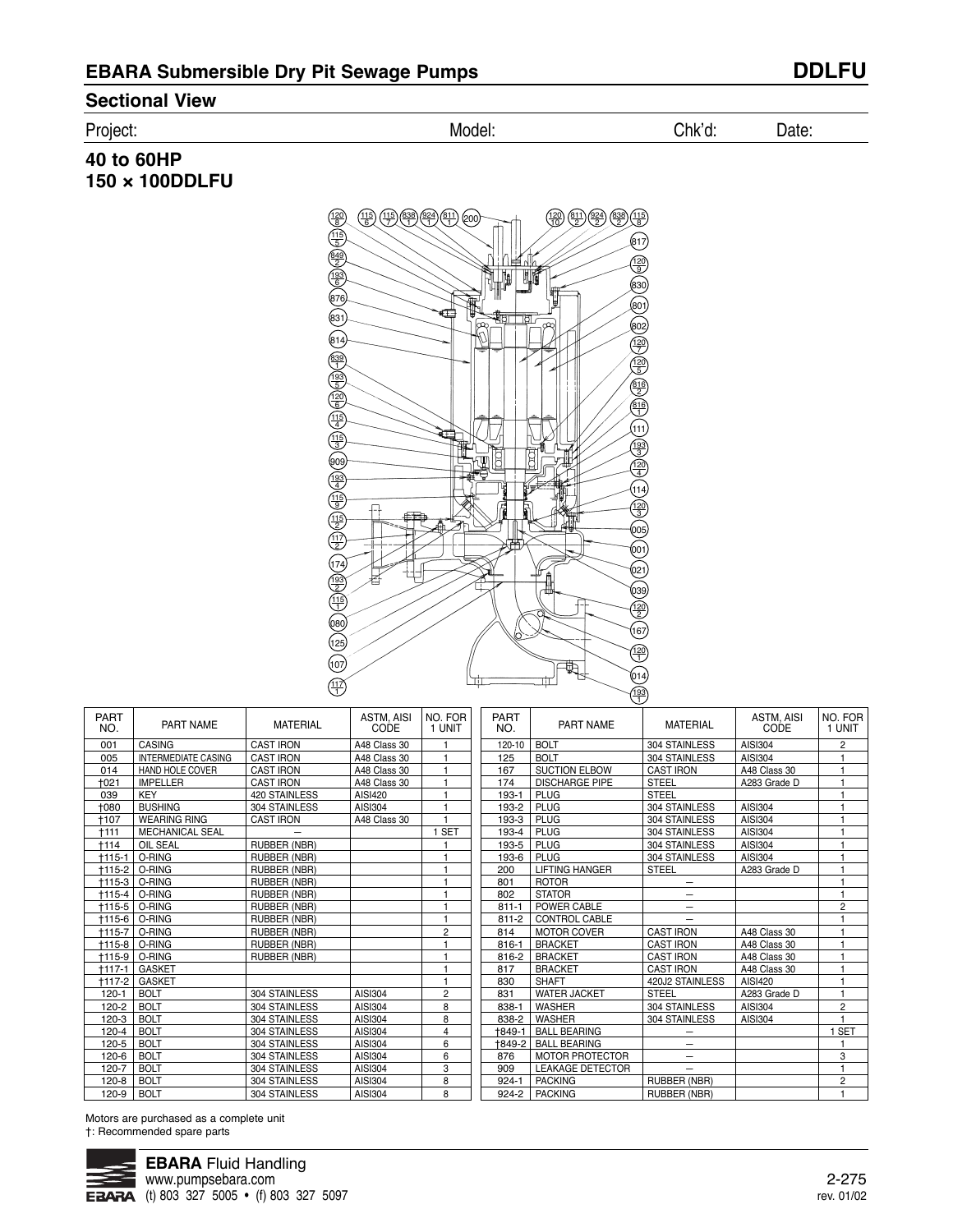### **Sectional View**

### Project: Model: Chk'd: Date:

**40 to 60HP 200 × 150DDLFU 200 × 200DDLFU**



| <b>PART</b><br>NO. | PART NAME                  | <b>MATERIAL</b>  | <b>ASTM. AISI</b><br>CODE | NO. FOR<br>1 UNIT | <b>PART</b><br>NO. | PART NAME               | <b>MATERIAL</b>     | <b>ASTM. AISI</b><br>CODE | NO. FOR<br>1 UNIT |
|--------------------|----------------------------|------------------|---------------------------|-------------------|--------------------|-------------------------|---------------------|---------------------------|-------------------|
| 001                | <b>CASING</b>              | <b>CAST IRON</b> | A48 Class 30              |                   | 120-10             | <b>BOLT</b>             | 304 STAINLESS       | AISI304                   | 8                 |
| 005                | <b>INTERMEDIATE CASING</b> | <b>CAST IRON</b> | A48 Class 30              |                   | 120-11             | <b>BOLT</b>             | 304 STAINLESS       | AISI304                   | $\overline{2}$    |
| 014                | HAND HOLE COVER            | <b>CAST IRON</b> | A48 Class 30              |                   | 125                | <b>BOLT</b>             | 304 STAINLESS       | AISI304                   |                   |
| +021               | <b>IMPELLER</b>            | <b>CAST IRON</b> | A48 Class 30              |                   | 167                | <b>SUCTION ELBOW</b>    | <b>CAST IRON</b>    | A48 Class 30              |                   |
| 039                | KEY                        | 420 STAINLESS    | AISI420                   |                   | 174                | <b>DISCHARGE PIPE</b>   | <b>STEEL</b>        | A283 Grade D              |                   |
| +072               | <b>UPPER CASE RING</b>     | <b>CAST IRON</b> | A48 Class 30              |                   | 193-1              | PLUG                    | <b>STEEL</b>        |                           |                   |
| +107               | <b>LOWER CASE RING</b>     | 304 STAINLESS    | AISI304                   |                   | 193-2              | PLUG                    | 304 STAINLESS       | AISI304                   |                   |
| $+111$             | MECHANICAL SEAL            |                  |                           | 1 SET             | 193-3              | PLUG                    | 304 STAINLESS       | AISI304                   |                   |
| +114               | <b>OIL SEAL</b>            | RUBBER (NBR)     |                           |                   | 193-4              | <b>PLUG</b>             | 304 STAINLESS       | AISI304                   |                   |
| $+115-1$           | O-RING                     | RUBBER (NBR)     |                           |                   | 193-5              | <b>PLUG</b>             | 304 STAINLESS       | AISI304                   |                   |
| $+115-2$           | O-RING                     | RUBBER (NBR)     |                           |                   | 200                | <b>LIFTING HANGER</b>   | <b>STEEL</b>        | A283 Grade D              |                   |
|                    | †115-3   O-RING            | RUBBER (NBR)     |                           |                   | 801                | <b>ROTOR</b>            | $\qquad \qquad -$   |                           |                   |
| $+115-4$           | O-RING                     | RUBBER (NBR)     |                           |                   | 802                | <b>STATOR</b>           |                     |                           |                   |
| +115-5             | O-RING                     | RUBBER (NBR)     |                           |                   | $811 - 1$          | POWER CABLE             |                     |                           | $\overline{2}$    |
| +115-6             | O-RING                     | RUBBER (NBR)     |                           |                   | $811 - 2$          | <b>CONTROL CABLE</b>    |                     |                           |                   |
| $+115-7$           | O-RING                     | RUBBER (NBR)     |                           | ٠                 | 814                | <b>MOTOR COVER</b>      | <b>CAST IRON</b>    | A48 Class 30              |                   |
| +115-8             | O-RING                     | RUBBER (NBR)     |                           | $\overline{2}$    | $816 - 1$          | <b>BRACKET</b>          | <b>CAST IRON</b>    | A48 Class 30              |                   |
|                    | †115-9   O-RING            | RUBBER (NBR)     |                           |                   | 816-2              | <b>BRACKET</b>          | <b>CAST IRON</b>    | A48 Class 30              |                   |
| $+117-1$           | <b>GASKET</b>              |                  |                           |                   | 817                | <b>BRACKET</b>          | <b>CAST IRON</b>    | A48 Class 30              |                   |
| +117-2             | <b>GASKET</b>              |                  |                           |                   | 830                | <b>SHAFT</b>            | 420J2 STAINLESS     | <b>AISI420</b>            |                   |
| $120 - 1$          | <b>BOLT</b>                | 304 STAINLESS    | AISI304                   | $\overline{c}$    | 831                | <b>WATER JACKET</b>     | <b>STEEL</b>        | A283 Grade D              |                   |
| $120 - 2$          | <b>BOLT</b>                | 304 STAINLESS    | AISI304                   | 12                | 838-1              | <b>WASHER</b>           | 304 STAINLESS       | AISI304                   | $\overline{2}$    |
| $120-3$            | <b>BOLT</b>                | 304 STAINLESS    | AISI304                   | 4                 | 838-2              | <b>WASHER</b>           | 304 STAINLESS       | AISI304                   |                   |
| $120 - 4$          | <b>BOLT</b>                | 304 STAINLESS    | AISI304                   | 8                 | +849-1             | <b>BALL BEARING</b>     |                     |                           | I SET             |
| $120 - 5$          | <b>BOLT</b>                | 304 STAINLESS    | AISI304                   | 4                 | +849-2             | <b>BALL BEARING</b>     |                     |                           |                   |
| 120-6              | <b>BOLT</b>                | 304 STAINLESS    | AISI304                   | 8                 | 876                | <b>MOTOR PROTECTOR</b>  | $\qquad \qquad -$   |                           | 3                 |
| $120 - 7$          | <b>BOLT</b>                | 304 STAINLESS    | AISI304                   | 8                 | 909                | <b>LEAKAGE DETECTOR</b> |                     |                           | 1                 |
| $120 - 8$          | <b>BOLT</b>                | 304 STAINLESS    | AISI304                   | 4                 | $924 - 1$          | <b>PACKING</b>          | <b>RUBBER (NBR)</b> |                           | 2                 |
| 120-9              | <b>BOLT</b>                | 304 STAINLESS    | AISI304                   | 6                 | $924 - 2$          | <b>PACKING</b>          | RUBBER (NBR)        |                           |                   |

Motors are purchased as a complete unit †: Recommended spare parts